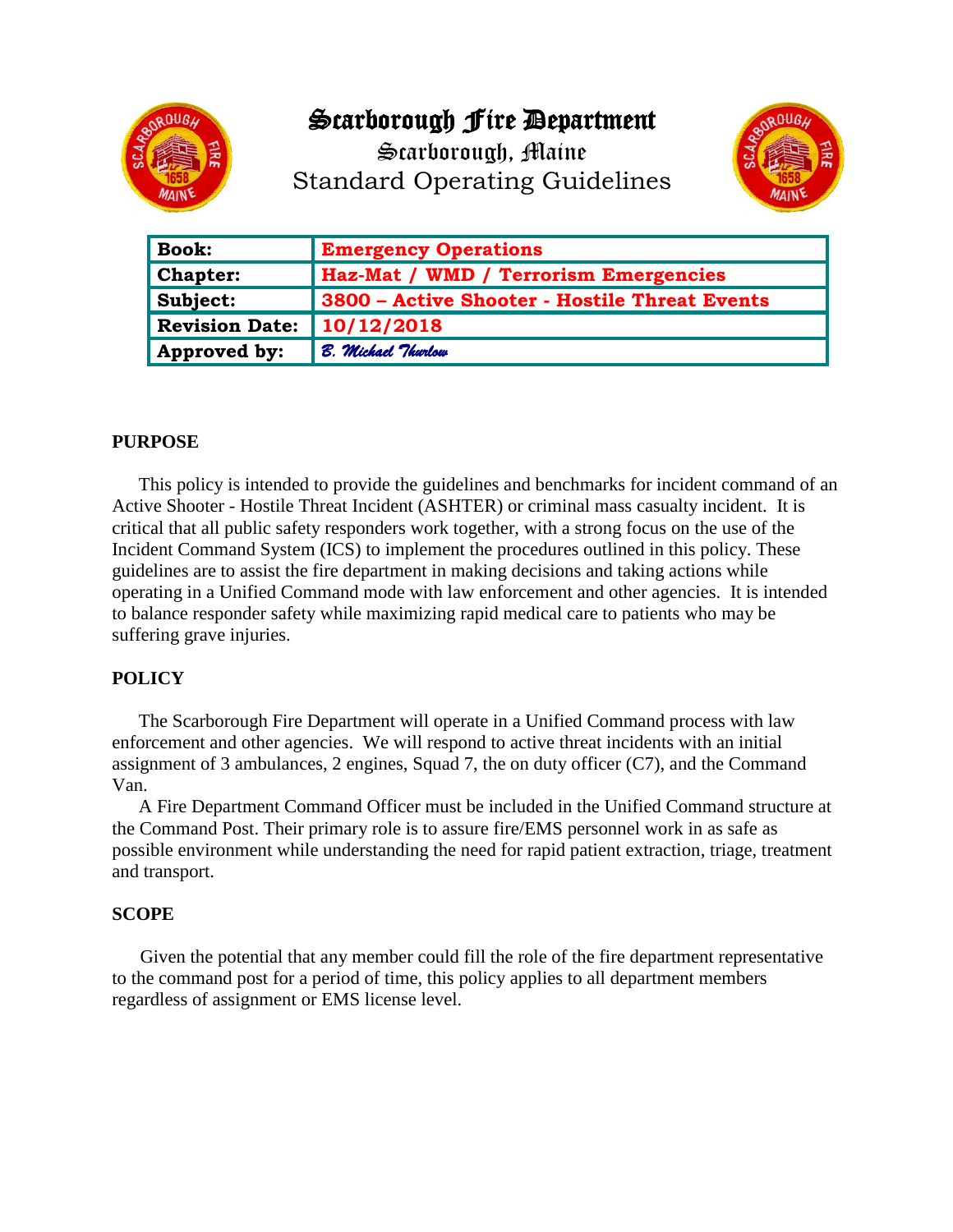#### **DEFINITIONS**

- Building Identification Nomenclature Fire/EMS personnel will follow National Incident Management System (NIMS) as outlined in Policy #1125 and others.
- Casualty Collection Point (CCP) A location, outside the hot zone of an incident scene, where casualties are assembled for triage, treatment and evacuation to a loading area. This location is likely to be in the warm zone but should be secured by law enforcement prior to use. IC will assign a CCP Leader.
- Clear An area that Law Enforcement has searched and does not contain an apparent immediate threat.
- Cold Zone The area where no threat exists. (Evacuation Care, Transport or Staging, Command Post).
- Force Protection An armed law enforcement officer(s) whose job is to solely lead and protect an EMS team or individual in a warm zone.
- Forward Operating Base A location that is established early in the incident that provides a tactical position for Law Enforcement to best coordinate incoming resources in an area that is reasonably believed to be secure. It further provides a communication point between unified command, law enforcement's contact teams and the CCP leader.
- Hot Zone is the area where a direct and immediate threat exists. Law Enforcement only.
- Rescue Task Force (RTF) A team (made up of fire/EMS and Law Enforcement personnel) deployed to provide wound care to victims and removing the injured in a rapid manner to the Casualty Collection Point all while wearing Ballistic Protective Equipment (PPE) and under the protection of Law Enforcement personnel.
- Secure An area that has been checked by Law Enforcement and is believed to be absent of any threats.
- Staging Area A location established where resources can be placed while awaiting a tactical assignment.
	- ~ Level 1 staging Uncommitted units parked on the scene of incidents while awaiting tactical assignments.
	- ~ Level 2 staging A remote staging location where uncommitted resources await tactical assignments. Level 2 staging is remote to the incident scene within a 3 minute response and located in an area that is out of the way, not exposed to the incident's hazards.
- Warm Zone The area that has been cleared by Law Enforcement, remains under armed protection and is believed to be reasonably secured. (Tactical Field Care, RTFs, CCP)

#### **PROCEDURES**

- A. Initial Fire Command Response Tasks (in order):
	- a. Obtain an Active Threat Unified Command Check Sheet
	- b. Assign responding fire/EMS units and personnel to a Level 1 staging area.
	- c. Assign a Level 1 Staging Officer to carry out the functions outlined on the Active Threat Level 1 Staging Officer Checklist.
	- d. Assign units a radio frequency for each function (Staging, CCP, FOB, etc.)
	- e. Communicate with the Law Enforcement Incident Commander in order to establish a Command Post for Unified Command purposes.
	- f. Establish and communicate work areas prior to deploying any fire/EMS resources from staging.
	- g. Confirm the presence and number of victims and casualties.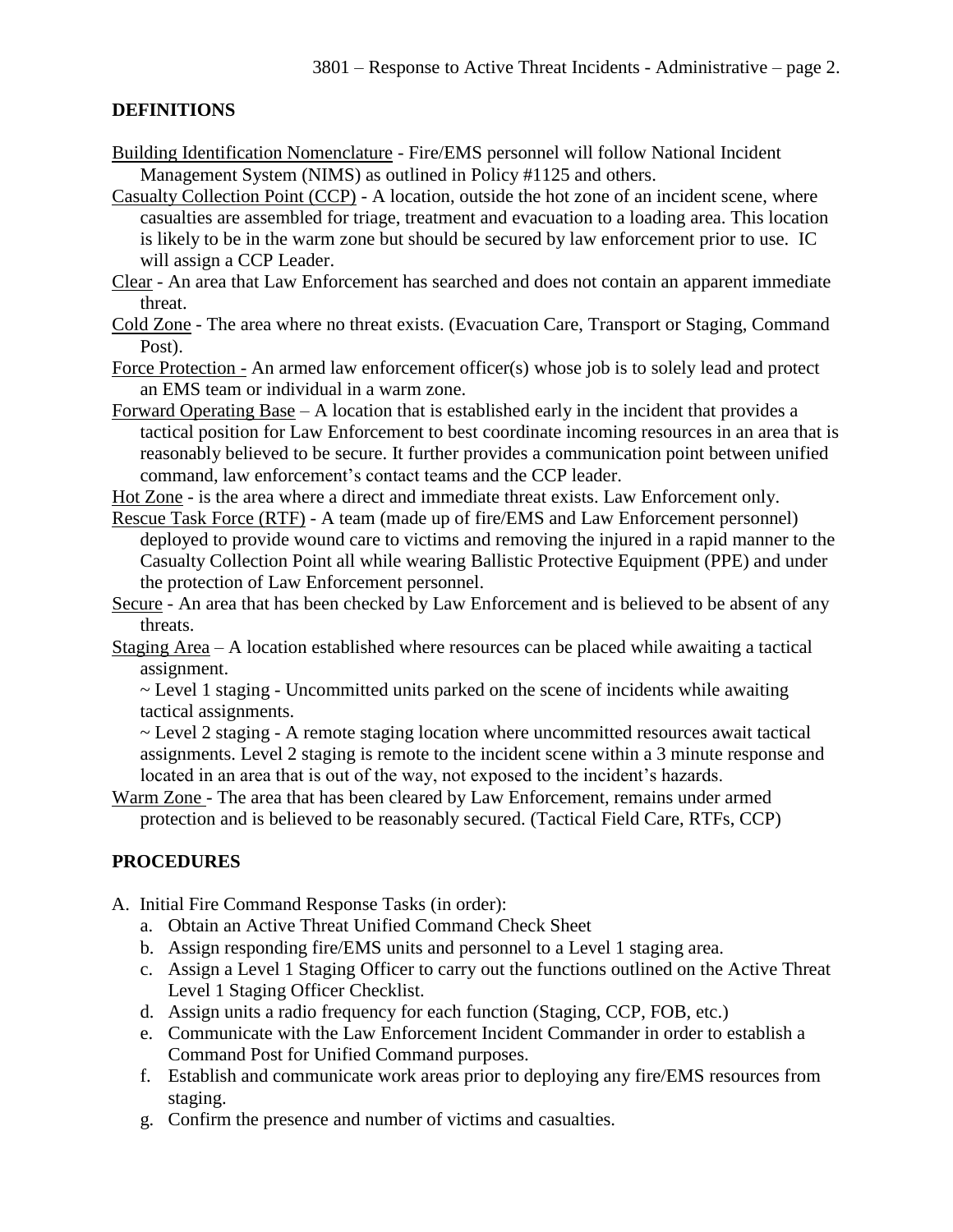- h. Notify REMIS (Regional Emergency Medical Information Service 207-662-2950) early with preliminary information on victim/patient status (Numbers of adults/children.
- i. Request strike team(s) of ambulances based on 3 ambulances to a tier and the number of reported patients, to a Level 2 staging area. (Consider Life Flight).
- j. Unified Command will assign a CCP Leader (EMS Operations Officer)
- k. A CCP location will be established by the FOB Leader (Law Enforcement Operations Officer) who will meet with the CCP Leader who then:
	- i. Coordinates the removal method of victims to a CCP with the FOB Leader.
	- ii. Establishes and oversees the MCI functions outlined in SOP #3430.
	- iii. Communicates with Law Enforcement to ensure that the CCP is reasonably cleared and remains secured until all patients and fire/EMS personnel are returned to the cold zone.
	- iv. Assures the CCP is large enough to contain all injured victims and has exterior ingress/egress for patient loading activities.
- l. The Level 1 Staging Officer will assign the following to the CCP (as needed):
	- i. The MCI positions as outlined in SOP # 3430 Mass Casualty Incident Plan.
	- ii. An Ambulance Traffic Control person to organize ambulance traffic flow on scene.
	- iii. Up to 6 SFD members (3 Rescue Task Force teams) from the responding fire/EMS apparatus to become the Rescue Task Force in the event it is requested.
- m. Assure a Safety Plan has been established including Accountability, radio frequency assignment, Force Protection for ingress/egress areas, CCP and or RTF(s).
- n. Fire/EMS personnel will ask Law Enforcement personnel to search victims delivered to the CCP for any weapons. If during the course of providing care a weapon is found, Fire/EMS personnel will notify Law Enforcement.
- o. When safe to do so, assign crews to respond to the scene and meet the CCP Leader. If possible, have crews group up on apparatus so only the ambulances, Squad 7, the  $1<sup>st</sup>$  due engine respond to minimize vehicle congestion.
- p. Assign a Level 2 staging officer who will:
	- i. Assure units have switched to the assigned operational frequency
	- ii. Maintain a log of the responding unit(s) ID and number of personnel assigned to it.
	- iii. Assign resources to Operations as requested.
- q. A logistics section may need to be assigned by the UC to replenish supplies as needed.
- B. On Scene Operations
	- a. Assure that the CCP is staffed with qualified EMS providers as outlined in the Staging Officer's Checklist who will rapidly:
		- i. Triage patients at the entry point of the CCP
		- ii. Treat for any life threatening injuries (airway, gross hemorrhage, chest/lung injury, etc.) and
		- iii. Prepare the injured for transport.
- C. Victim Removal Operations (in order of preference)
	- a. Law Enforcement Extraction
		- i. LE personnel, whenever possible, will be responsible for delivering all patients to the CCP unless decided otherwise by the UC.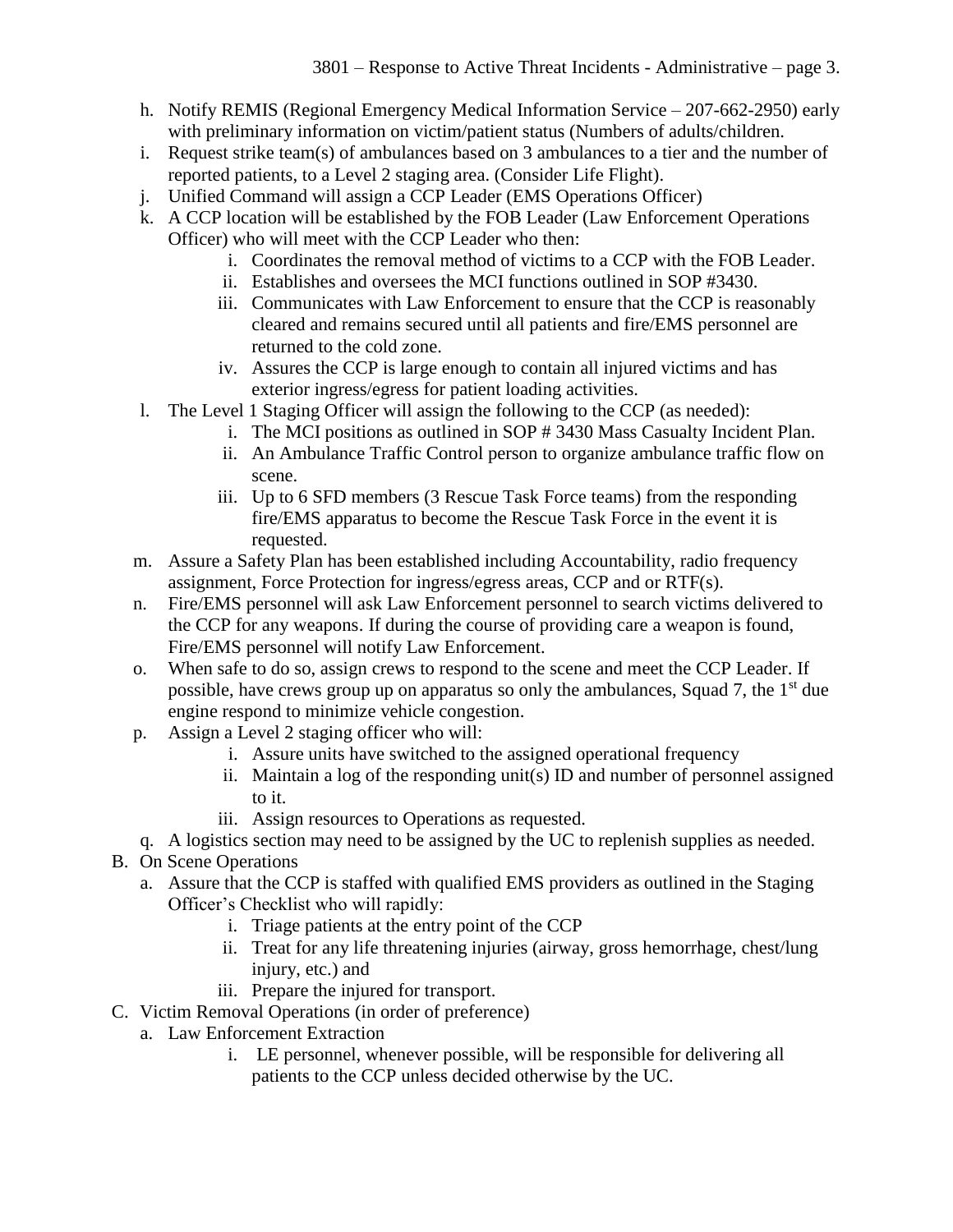- b. Rescue Task Force
	- i. RTF teams will be requested from the FOB leader in consultation with the CCP Leader based on the need to use this method of victim triage, treatment, and extraction over other options listed above.
	- ii. The decision to deploy this method must be approved by UC.
	- iii. With approval to deploy the RTF method, the CCP Leader must assure the MCI roles in the CCP are back filled if need be.
	- iv. The Staging Officer will assign each team a number designation (example RTF Team 1).
	- v. RTF members must be wearing a properly fitted ballistic vest, safety glasses and helmet at all times during the incident.
	- vi. The RTF team members will report to the FOB and CCP leaders prior to deployment into the work area.
	- vii. The RTF team members shall communicate with the CCP leader on the assigned channel as outlined in the Department's ICS 205.
	- viii. The RTF team should consist of no less than 2 SFD trained members and no less than 1 LE officer.
	- ix. The RTF teams will rapidly triage and treat all presenting patients until their supplies are depleted. If all patients have not been treated and triaged at this point, the RTF teams will retreat, and a 2nd RTF will be deployed. If this happens the team should evacuate a patient(s) if possible.
	- x. When available additional RTF teams should be deployed to expedite this process.
	- xi. Once all patients have been triaged, the additional RTF teams will be assigned to rapidly evacuate them to the CCP.
	- xii. The operational terminology for RTF movements will be agreed upon by the members prior to deployment.
	- xiii. The team must always move as a team and not separate.

#### D. Other

- a. Dealing with Fire Alarm Activation
	- i. When requested by Unified Command, a fire department member may be assigned to silence an active fire alarm.
	- ii. Before an alarm is silenced, Unified Command must be reasonably assured there is no fire, smoke or other hazardous conditions present.
	- iii. The location of the alarm panel must be identified in advance and if in a hazard zone, LE protection should be provided as necessary or they may be given the Knox box key.
- b. Dealing with Fire and Smoke Conditions
	- i. A risk/benefit analysis must take into consideration the loss due to fire weighed against the risk of violence toward  $1<sup>st</sup>$  responders.
	- ii. Whenever possible the use of sprinkler systems and or exterior defensive tactics should be employed until the scene is deemed safe.
- E. Media Interactions
	- a. Unified Command should assign a Public Information Officer (PIO) and prepare a message agreed upon by the members of all agencies involved. A media staging location away from the scene in the cold zone should be established.
- F. Demobilization
	- a. Fire/EMS personnel and apparatus must be released by Unified Command.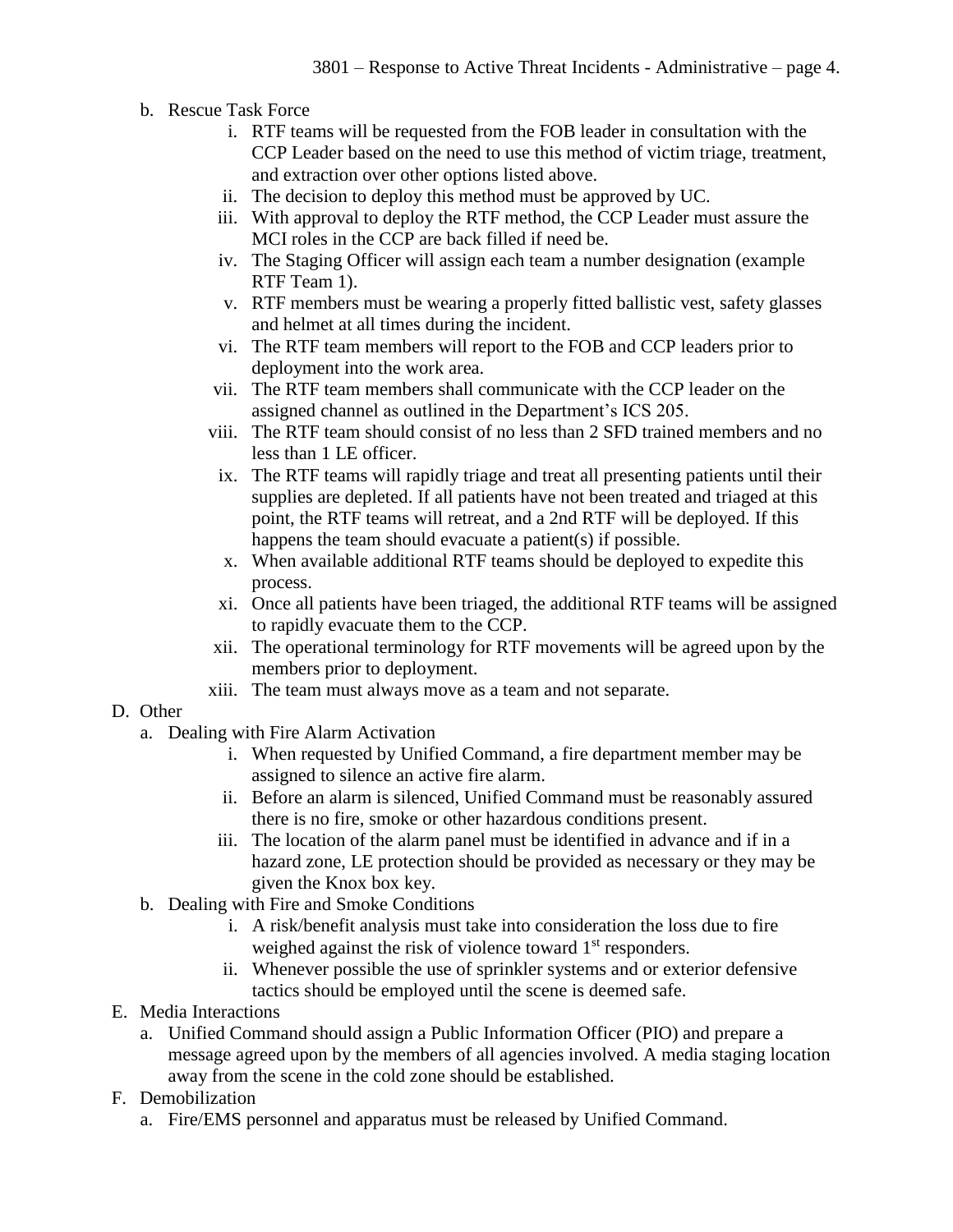- b. A Personnel Accountability Report (PAR) must be conducted before personnel are released from the scene.
- c. Critical Incident Response: The level of Critical Incident Stress Management response will follow SOP 1380 - Peer Support Team and Critical Incident Response.

### **RESPONSIBILITIES**

- A. It is the responsibility of fire/EMS personnel operating at an Active Threat Hostile Event Incident scene to assure they have department ID and clearly identifying apparel on before entering the staging area.
- B. It is the responsibility of the law enforcement and fire/EMS administration to establish Unified Command as soon as possible in order to make joint decisions that will allow safe and efficient management of the operation.
- C. It is the responsibility of the members of the Unified Command team to follow the appropriate check lists to meet the stated objectives.
- D. It is the responsibility of the RTF team members to assure that they have donned properly fitted ballistic gear and medical equipment prior to meeting with the FOB/CCP leaders.
- E. It is the responsibility of the FOB leader to select an appropriate CCP location.
- F. It is the responsibility of the CCP leader to coordinate with the FOB leader to establish the needs of the CCP and assign fire/EMS resources as appropriate.
- G. It is the responsibility of the members of the CCP to carry out the functions as outlined in an MCI.
- H. It is the responsibility of the Staging Officer to complete the tasks as outlined on the Staging Officer Check Sheet.
- I. It is the responsibility of the members of the Unified Command team to deploy any necessary Critical Incident Stress Debriefing prior to releasing personnel from the incident.

### **REFERENCES**

- A. Arlington Fire Department
- B. Hillsborough Police and Fire Departments
- C. GH Armor Systems
- D. DHS 1<sup>st</sup> Responder Guide for Improving Survivability in Improvised Explosive Device and / or Active Shooter Incidents
- E. Spokane Fire Department
- F. Tactical Combat Casualty Care Quick Reference Guide, 1st Edition
- G. NFPA 3000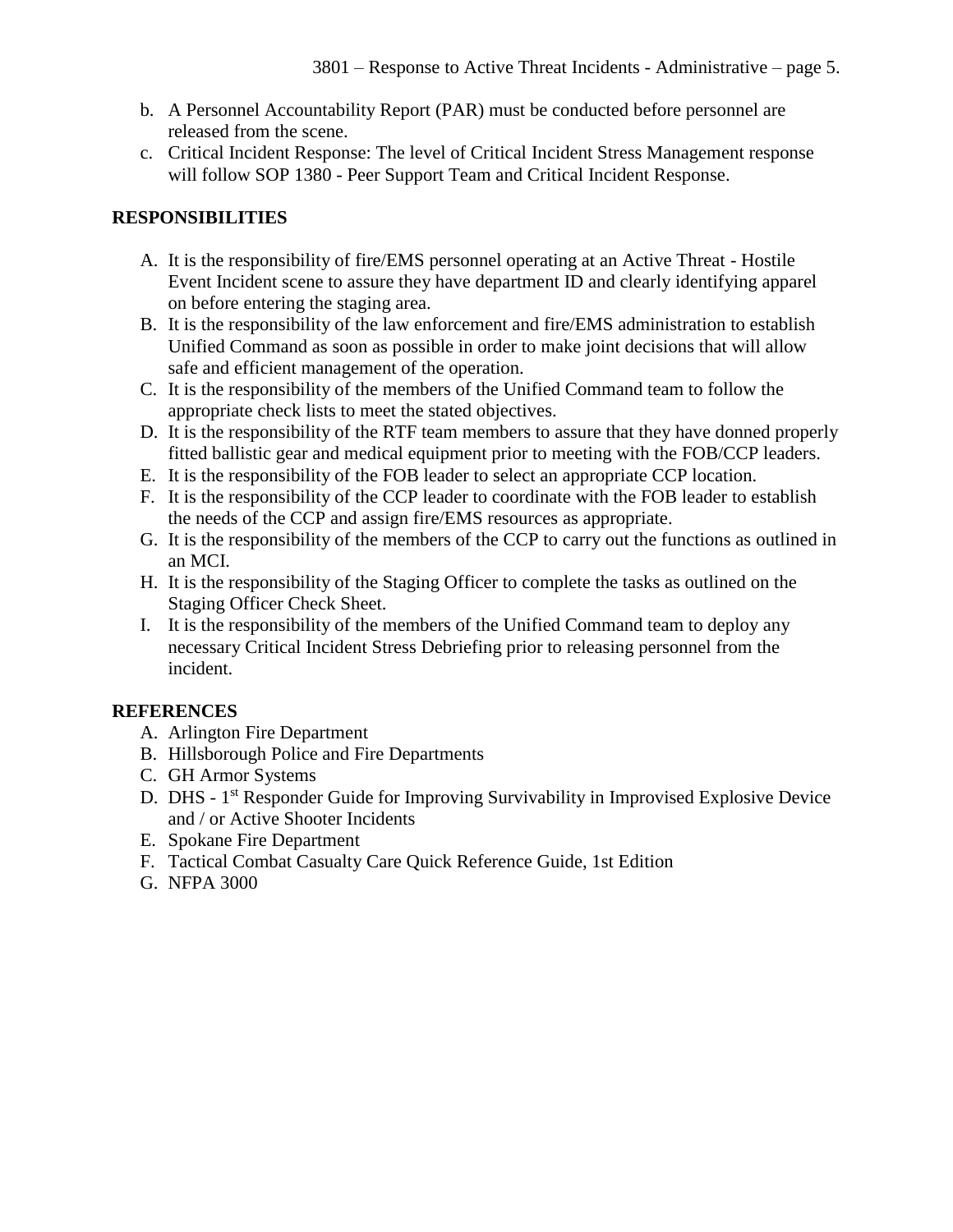## **Unified Command Check Sheet Joint Law Enforcement and Fire/EMS**

- ❏ Form a Joint **Unified Command Post** (including command level staff from LE, Fire/EMS, school officials, business, State & Federal Agencies, etc.) in a safe, secure location with good radio/mobile data communications and view of operations used for UC operational planning.
- ❏ Provide initial **scene security** ASAP. (Use of Fire/Police, PWD, etc.)
- ❏ Identify Law Enforcement units already on scene, their location and function.
- ❏ Assign **radio frequencies** (inter-operable, dispatch, staging, etc.) for each sector or operation
- ❏ Assign a Level 1 Staging Location and Officer(s) (One for fire/EMS, one for LE).
- ❏ Request **Command Van** and **2 Incident Dispatchers** to report to the Command Post.
- ❏ Assure all members of the Unified Command **jointly decide** on tactical objectives that are: timely, as safe as possible, and are clearly communicated and understood.
- ❏ Assure all available **intelligence** is gathered and shared before any operations commence.
- ❏ The Law Enforcement Operations Leader **establishes a FOB,** becomes the **FOB Leader** who then advises UC of its leader, location and recommends to UC **a safe and secured** location **for the CCP** as well as entry and egress points to the scene.
- ❏ Unified Command assigns a CCP Leader who will meet with the FOB Leader.
- ❏ Unified Command contacts REMIS (**Regional Emergency Medical Information Service-207-662-2950)** at Maine Medical Center for early notification of MCI incident.
- ❏ Establish a **Level II** (distant from the scene) **staging** location as necessary for any (Fire/EMS units, School Department, Law Enforcement, etc.) resources/personnel not immediately needed, assigns a radio frequency and a staging officer.
- ❏ Establish **contact with key site specific personnel** (store manager, school principal, etc.).
- ❏ Establish **Media Staging** area and assign a Public Information Officers (face to face or cell phone communications only).
- ❏ Notify the communications center to provide **back fill fire/EMS and Law Enforcement** coverage for non-incident related emergency calls for service.
- ❏ Contact **additional resources** as needed (Mutual Aid for staffing rotation, lighting, toilets, hydration – food, etc.)
- ❏ Establish a **family reunification site, assign a Law Enforcement** officer, and fire/EMS personnel.
- ❏ Unified Command works with schools / businesses for **transportation of non-injured** to a reunification location.
- ❏ Notify Cumberland County EMA.
- ❏ Maintain a **running log** of times, personnel accountability (name, agency, location) and current status of operations. Additionally track and record information for After Action Review, investigations, finances, etc.